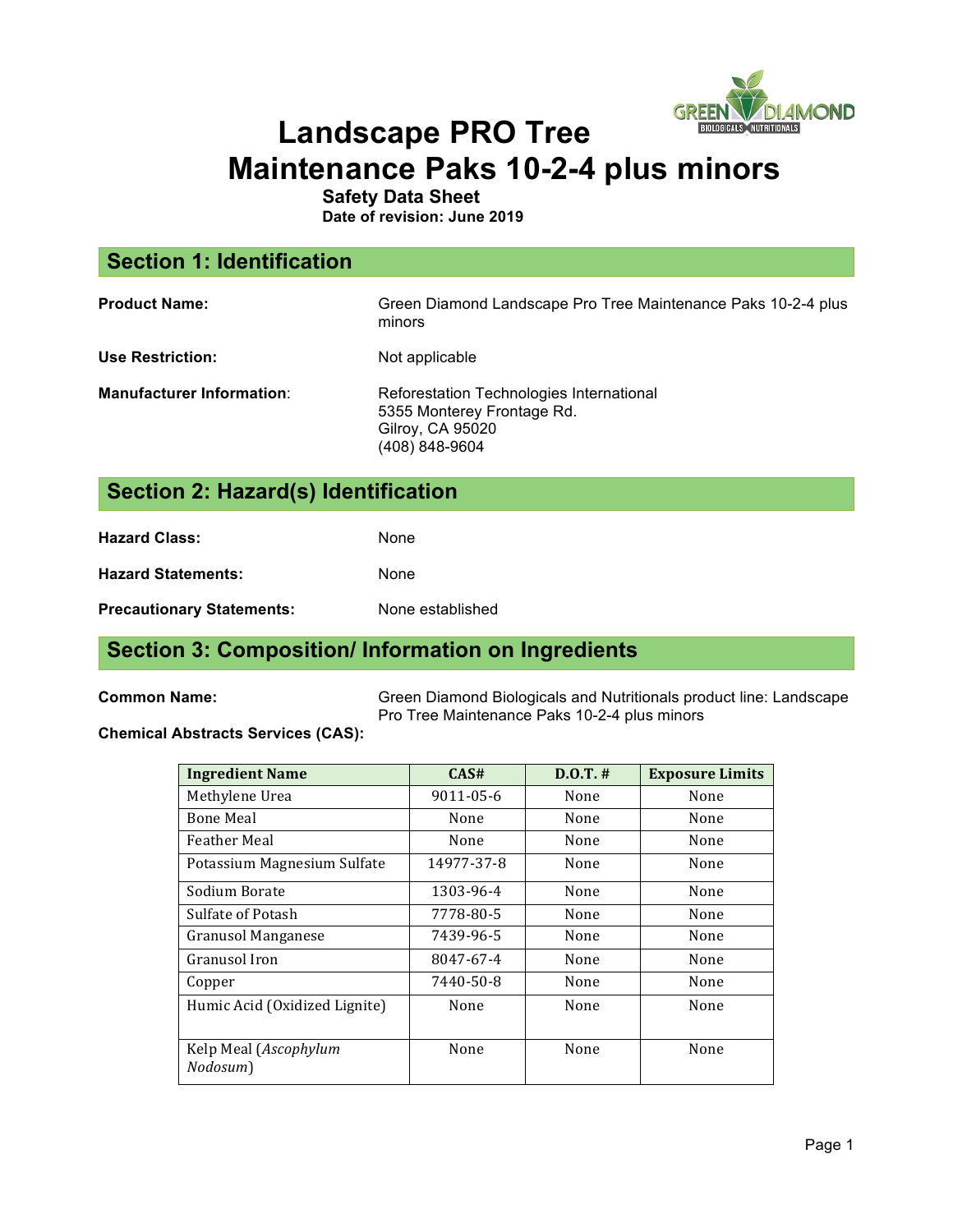| Worm Castings (Composted | None | None | None |
|--------------------------|------|------|------|
| Vegetative matter)       |      |      |      |

# **Section 4: First-Aid Measures**

| Inhalation:             | Dust may irritate stomach.                                                                                                       |
|-------------------------|----------------------------------------------------------------------------------------------------------------------------------|
| <b>Skin Contact:</b>    | Minimal- wash thoroughly with soap and water.                                                                                    |
| Eye Contact:            | Minimal- ingredients can irritate eyes. Flush thoroughly with water.<br>Seek medical attention if irritation persists.           |
| Ingestion:              | If swallowed and the person is conscious, give large amounts of<br>water to drink and make person vomit. Seek medical attention. |
| <b>Recommendations:</b> | For health emergencies, call your local Poison Control Center.<br>Provide general supportive measures and treat symptomatically. |

# **Section 5: Fire-Fighting Measures**

| <b>Extinguishing Equipment:</b>      | Water, sand or fine earth. Steam smothering can be used in<br>relatively small enclosures. Material is essentially non-flammable.                                                                           |
|--------------------------------------|-------------------------------------------------------------------------------------------------------------------------------------------------------------------------------------------------------------|
| <b>Hazardous Combustion:</b>         | None                                                                                                                                                                                                        |
| <b>Special Protective Equipment:</b> | Wear full protective clothing and self-contained breathing apparatus.<br>Use agents appropriate to surrounding materials to extinguish fire.<br>Evacuate downwind if large quantities are involved in fire. |

# **Section 6: Accidental Release Measures**

| <b>Emergency Procedures:</b> | Sweep up and scoop into container for reuse, recycle or disposal.<br>Keep out of all waterways.                                                                                                      |
|------------------------------|------------------------------------------------------------------------------------------------------------------------------------------------------------------------------------------------------|
| <b>Cleanup Procedures:</b>   | Apply soil amendment to field. If product is contaminated, dispose of<br>in an approved landfill disposal facility in accordance with applicable<br>federal, state, provincial or local regulations. |

# **Section 7: Handling and Storage**

| Wear mask when handling. |
|--------------------------|
|                          |

Safe Storage: Safe Storage: Store in cool dry place.

#### **Section 8: Exposure Controls/ Personal Protection**

**Engineering Controls:** Not applicable

**Recommendations**: No protection normally required.

# **Section 9: Physical and Chemical Properties**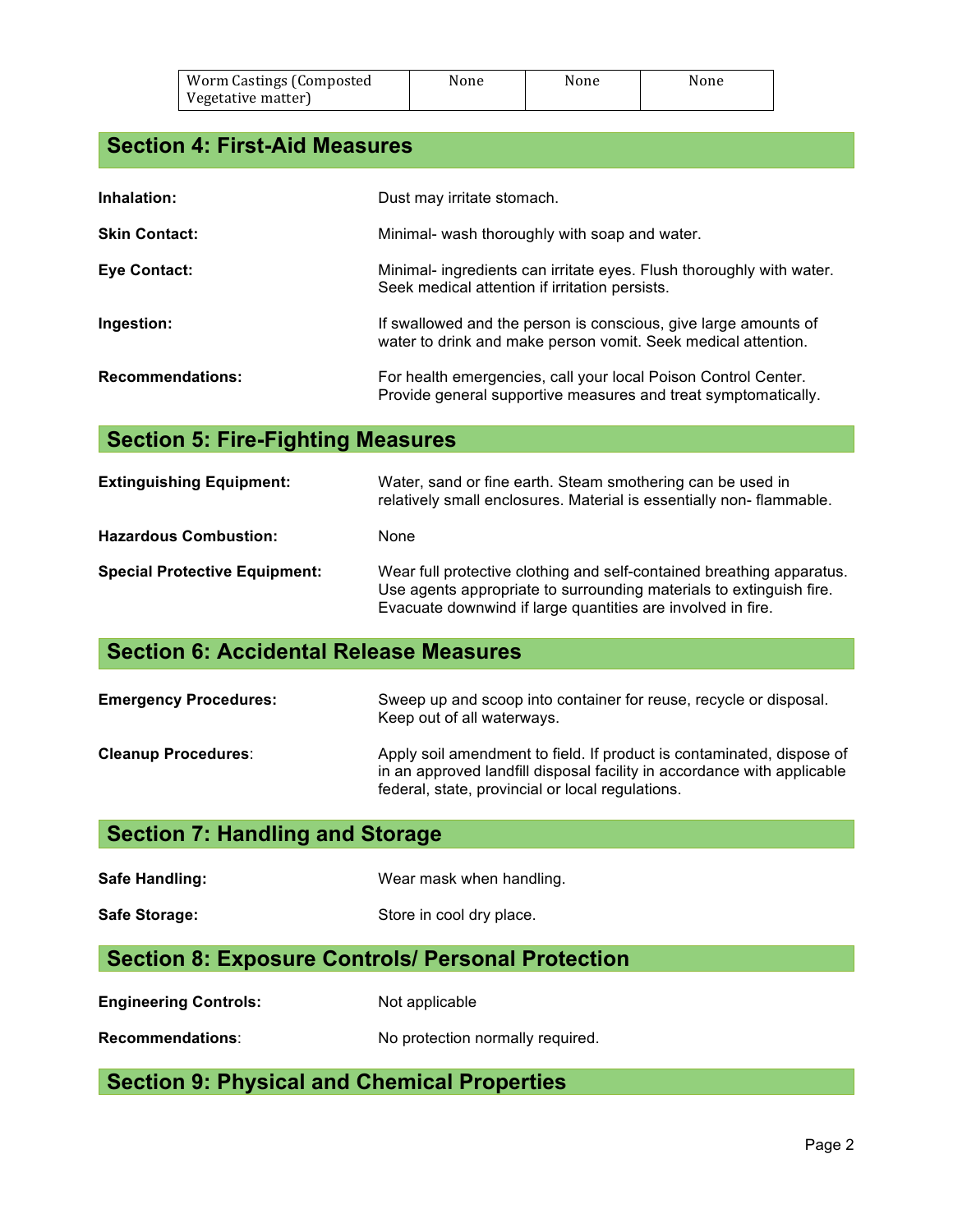| Appearance:<br>Odor:<br>Color:<br>pH:<br>Melting point/ freezing point:<br>Flash point:<br><b>Evaporation rate:</b> | Spherical prills contained in biodegradable paper packets.<br>No appreciable odor level<br>Mixed light browns, dark browns, and greens.<br>Not applicable<br>Not applicable<br>Not applicable<br>Not applicable |
|---------------------------------------------------------------------------------------------------------------------|-----------------------------------------------------------------------------------------------------------------------------------------------------------------------------------------------------------------|
| <b>Flammability (solid gas):</b><br><b>Upper/lower flammability or</b>                                              | Not applicable                                                                                                                                                                                                  |
| <b>Explosive limits:</b>                                                                                            |                                                                                                                                                                                                                 |
| Vapor pressure:                                                                                                     | Not applicable<br>Not applicable                                                                                                                                                                                |
|                                                                                                                     |                                                                                                                                                                                                                 |
| <b>Relative density:</b>                                                                                            | Not applicable                                                                                                                                                                                                  |
| Solubility:                                                                                                         | Not applicable                                                                                                                                                                                                  |
| Auto-ignition temperature:                                                                                          | Not applicable                                                                                                                                                                                                  |
| <b>Decomposition temperature:</b>                                                                                   | Not applicable                                                                                                                                                                                                  |
| <b>Viscosity:</b>                                                                                                   | Not applicable                                                                                                                                                                                                  |
| <b>Specific gravity:</b>                                                                                            | 1.2 to $1.5$                                                                                                                                                                                                    |

#### **Section 10: Stability and Reactivity**

**Chemical Stability:** Stable

#### **Section 11: Toxicological Information**

Acute and Chronic Toxicity: No significant concern.

**Carcinogenicity:** No significant concern.

#### **Section 12: Ecological Information (non-mandatory)**

**Ecotoxicity:** Insignificant

Aquatic Toxicity: **Alguatic Toxicity: Insignificant** 

#### **Section 13: Disposal Considerations (non-mandatory)**

**Recommendations on Disposal:** If material is released or spilled, sweep up and scoop into container for reuse, recycling or disposal. Keep out of all waterways. Apply as soil amendment to field. If product is contaminated, dispose of in an approved landfill disposal facility in accordance with federal, state, provincial or local regulations.

#### **Section 14: Transport Information (non-mandatory)**

**UN number:** Not applicable **UN proper shipping name:** Not applicable **Transport hazard class:** Not applicable Packing group number: Not applicable **Environmental hazards:** Not applicable **Guidance on transport in bulk:** Not applicable **Special precautions:** None